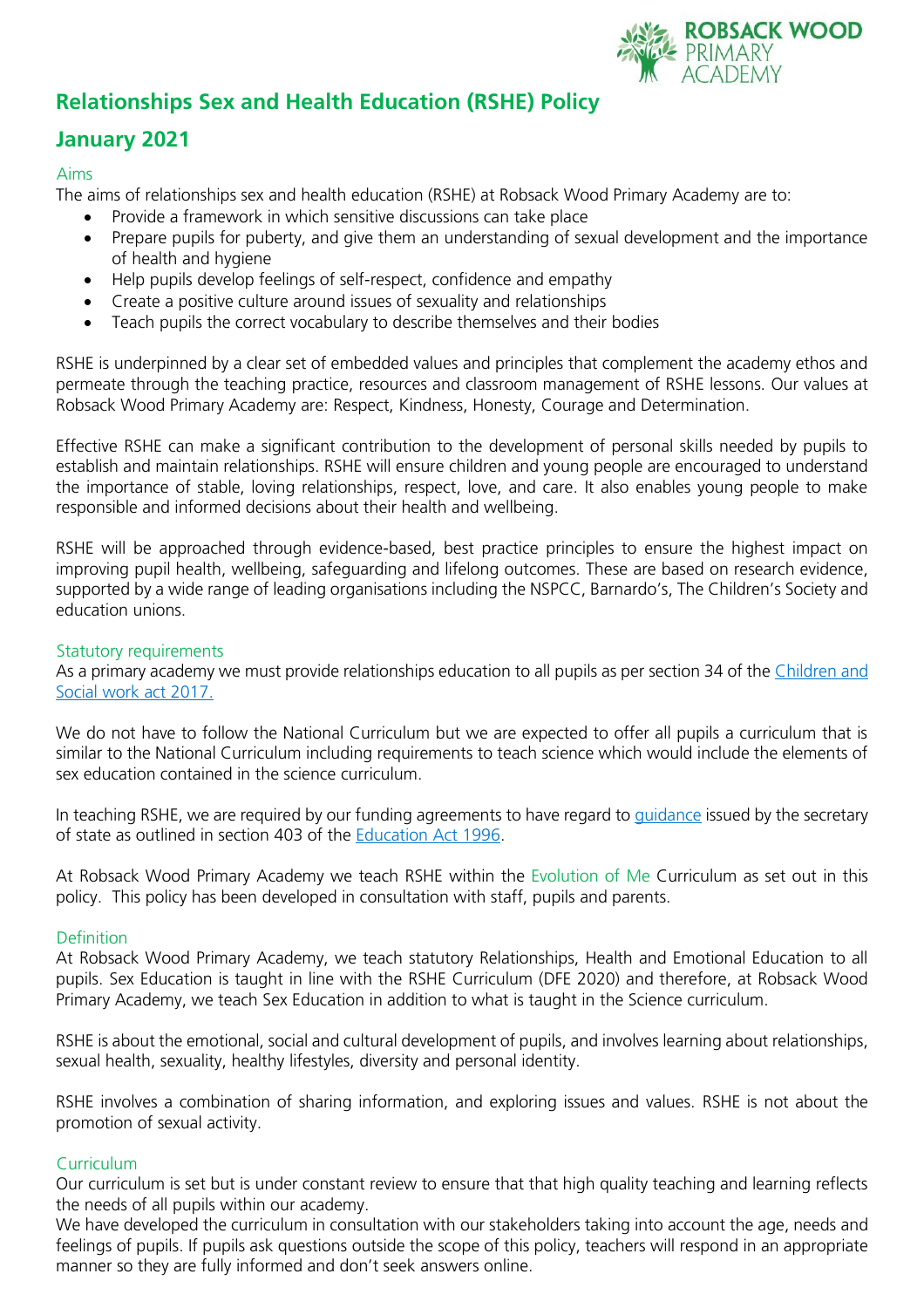Primary sex education will focus on:

- Preparing boys and girls for the changes that adolescence brings
- How a baby is conceived and born

For more information about our curriculum, see our curriculum map available on our website.

#### Delivery of RSHE

RSHE is taught within the personal, social, health and economic (PSHE) education curriculum; known at Robsack Primary Academy as 'Evolution of Me'.

Relationships education focuses on teaching the fundamental building blocks and characteristics of positive relationships including:

- 1. Families and people who care for me
- 2. Caring friendships
- 3. Respectful relationships
- 4. Online relationships
- 5. Being safe

Statutory biological aspects of RSHE are taught within the science curriculum. Pupils will also receive sex education sessions delivered by the class teacher as part of the Evolution of Me curriculum. This has been carefully designed in consultation with a trained health professional to provide an age appropriate spiral developmental approach Relationships, Sex, Health and Emotional education.

These areas of learning are taught within the context of family life taking care to ensure that there is no stigmatisation of children based on their home circumstances (families can include single parent families, LGBT parents, families headed by grandparents, adoptive parents, foster parents/carers amongst other structures) along with reflecting sensitively that some children may have a different structure of support around them (for example: looked after children or young carers).

### Roles and responsibilities

#### Governance

The Local Board will receive updates from the Executive Principal regarding the implementation of this policy. The Board of Trustees has delegated the approval of this policy to the Executive Principal.

#### The Executive Principal

The Executive Principal is responsible for ensuring that RSHE is taught consistently across the academy and for managing requests to withdraw pupils from non-statutory components of RSHE (see section 8).

#### **Staff**

Staff are responsible for:

- Delivering RSHE in a sensitive way
- Modelling positive attitudes to RSHE
- Monitoring progress
- Responding to the needs of individual pupils
- Responding appropriately to pupils whose parents wish them to be withdrawn from the nonstatutory components of RSHE

All staff are responsible for teaching RSHE at Robsack Wood Primary Academy. Staff do not have the right to opt out of teaching RSHE. Staff who have concerns about teaching RSHE are encouraged to discuss this with the Senior Leadership Team.

#### Pupils

Pupils are expected to engage fully in RSHE and, when discussing issues related to RSHE, treat others with respect and sensitivity. Staff will ensure that all pupils are supported to feel safe and confident to engage in learning and discussions.

All classrooms have a 'Worry Box' and a 'Question Box' or 'Ask it basket' in order to support pupils to confidently ask questions and raise concerns.

Teachers will signpost pupils to information relevant to the topic being taught to ensure safe sources of information, advice and guidance are provided for pupils.

Any concerns that arise during RSHE lessons will be dealt with in line with the Academy Safeguarding Policy.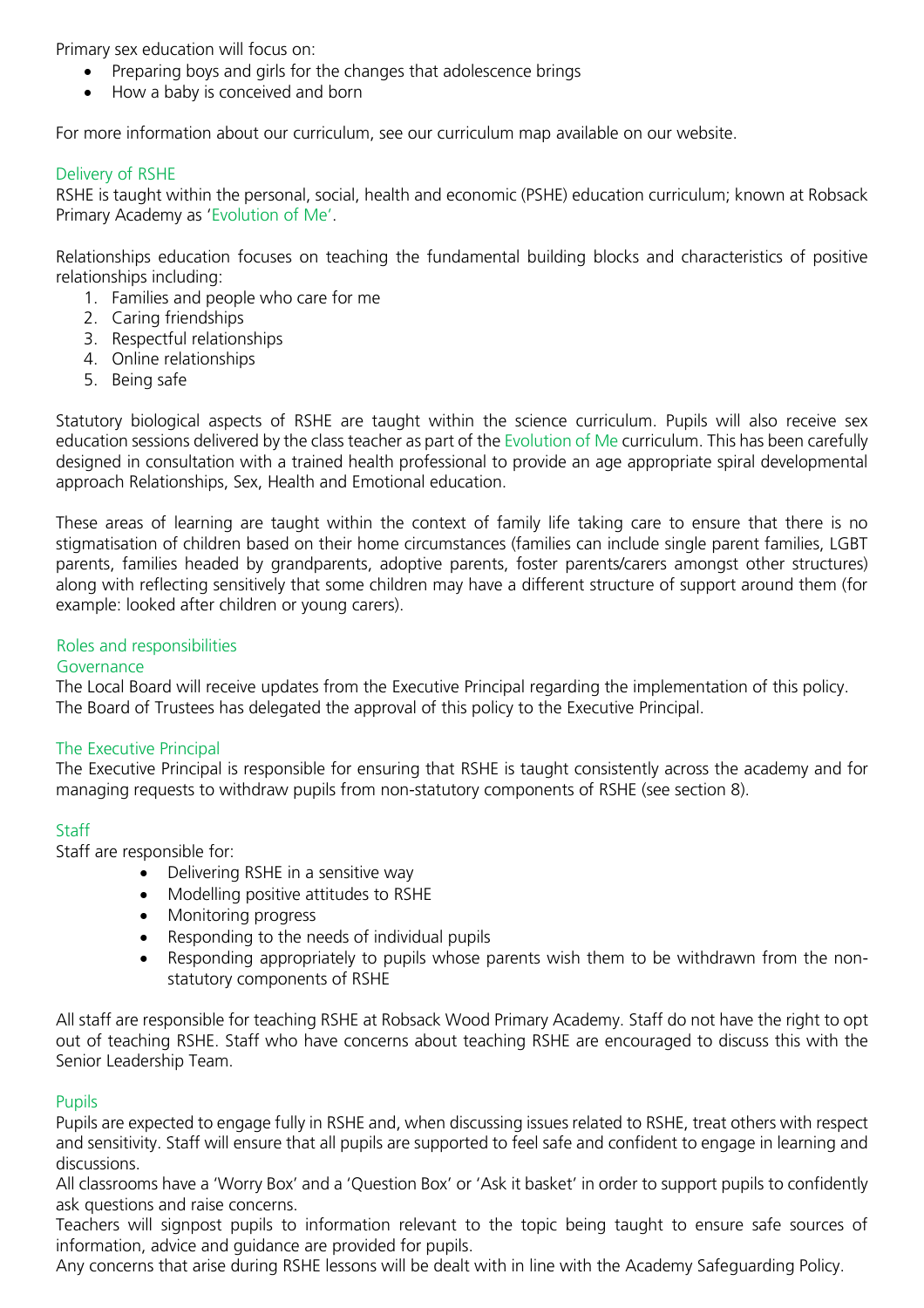#### Parents' right to withdraw

Parents do not have the right to withdraw their children from Relationships and Health Education. Parents have the right to withdraw their children from the non-statutory components of sex education within RSHE. Requests for withdrawal should be put in writing using the form found in Appendix 3 of this policy and addressed to the Executive Principal. Alternative work will be given to pupils who are withdrawn from sex education.

#### **Training**

Staff are trained on the delivery of RSHE as part of their induction and it is included in our continuing professional development calendar. The Executive Principal and Senior Leadership Team will also invite visitors from outside the academy, such as school nurses or sexual health professionals, to provide support and training to staff teaching RSHE.

#### Monitoring arrangements

The delivery of RSHE is monitored by Annie Tanner (PSHE / RSHE Subject Leader, Learning and Achievement Leader) as well as other members of the Senior Leadership Team. Monitoring will take place in the form of learning walks, planning and book scrutinise and pupil voice activities.

Pupils' development in RSHE is monitored by class teachers as part of our internal assessment systems. This policy will be reviewed by the Local Board annually. At every review, the policy will be approved by the Executive Principal.

#### Policy status and review

| Wr:<br>bv:<br>- -<br>″ ص<br>$\cdot$ . | $-$<br>rollor<br>leam<br>he<br>Leadership<br>ШOГ<br>. . |
|---------------------------------------|---------------------------------------------------------|
| ∽                                     | $\cap$                                                  |
| Date:                                 | Jar                                                     |
| Review                                |                                                         |